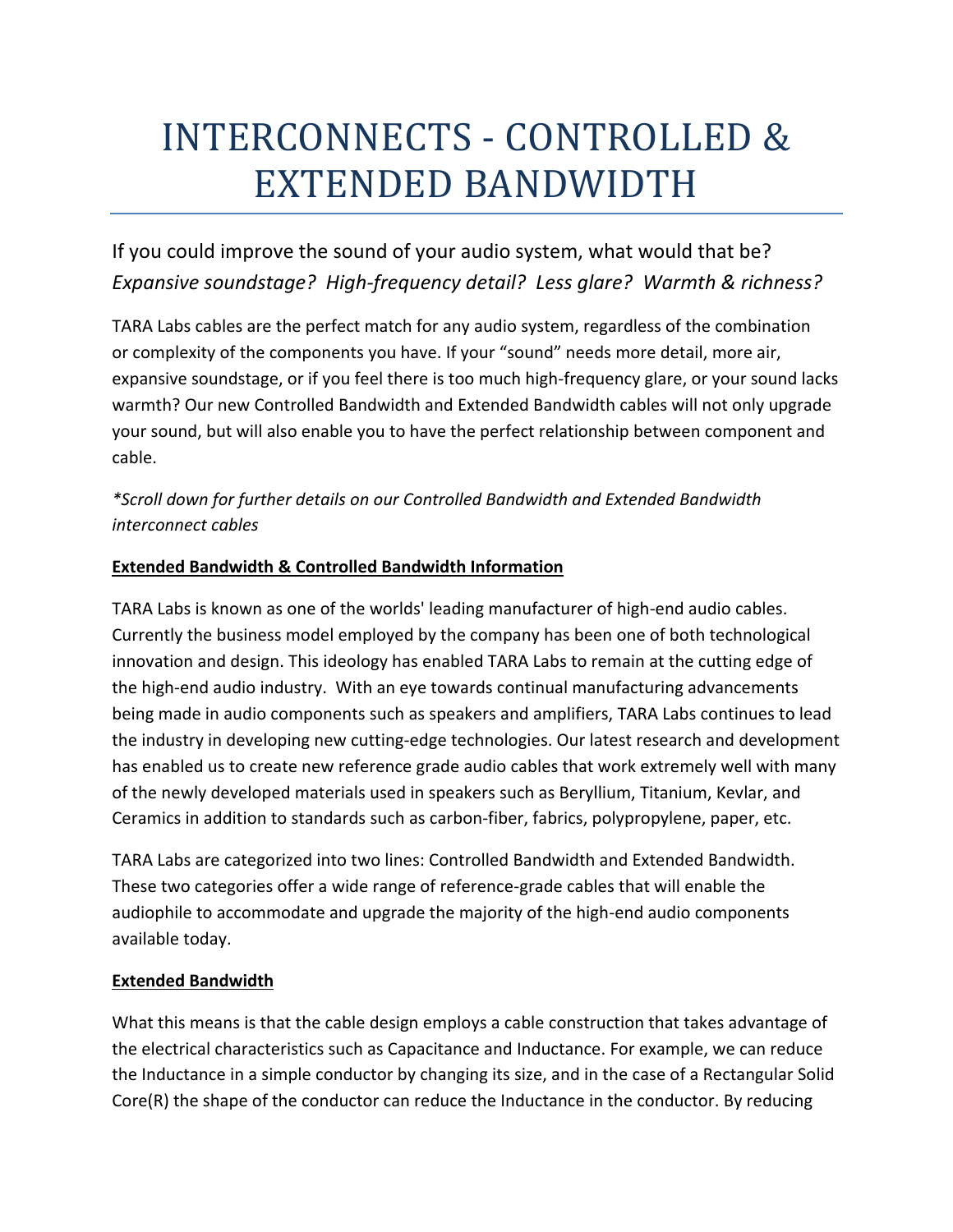the Capacitance value in an Interconnect cable, we can extend the high frequency detail. These factors, including reducing the dielectric construction in a cable will make the cable sound more open and neutral.

The Extended Bandwidth Series of cables is recommended for most audio systems. A very good example of the EX cable design philosophy is the Air Series of cables from TARA Labs. In most systems, the Extended Bandwidth cables deliver a sound that is more revealing, open, neutral and transparent.

Most audio electronics use filtering and do not amplify extremely high frequencies such as RF/EMI. The best loud-speaker systems are generally phase coherent and do not sound forward or overly harsh, or even bright. However there are some combinations of audio electronics and loudspeakers that create strain or glare in the sound.

# **Extended Bandwidth – w/HFX Floating Ground Station**

The HFX Floating Ground Station is an extraordinary component that is included with all reference Extended bandwidth interconnect cables. TARA Labs proprietary ground station is made of mil-spec aluminum alloy. Our specific metallurgical properties allow for the reduction of RF and electromechanical resonance; EMI/RFI. It's 18.23% heavier and stronger than aircraftgrade stock. Equipped within the HFX station is a patented ceramic composite of metallic oxides and an amalgam of mineral elements in a ceramic binder called "Ceralex." Because the HFX functions completely outside of the signal path, its ability to dissipate and eliminate the effects of EMI/ RFI (Electromagnetic interference & Radio frequency interference) which also includes sonic distortion, noise, "snow", and lack of image clarity. The appearance of the HFX station is one of beauty and elegance, in addition to its superb performance.

### **Controlled Bandwidth**

The ISM OnBoard Series of cables employs the Controlled Bandwidth technology from TARA Labs. The ISM OnBoard Series presents a range of cables with more presence, mid-range warmth and richness without sacrificing detail and high frequency extension.

A common misconception is that the words warmer and richer may indicate a sound with smearing or coloration of the upper bass through mid-range frequencies. This is not the case with any of TARA Labs' cables. The sort of smooth or rolled-off sound is found most often with cables that employ filtering such as inductors and resistors found in network filter box designs. By contrast, the sonic signature of a TARA Labs cable is one that is more coherent and natural. The sound is often described as being lifelike with bloom and body.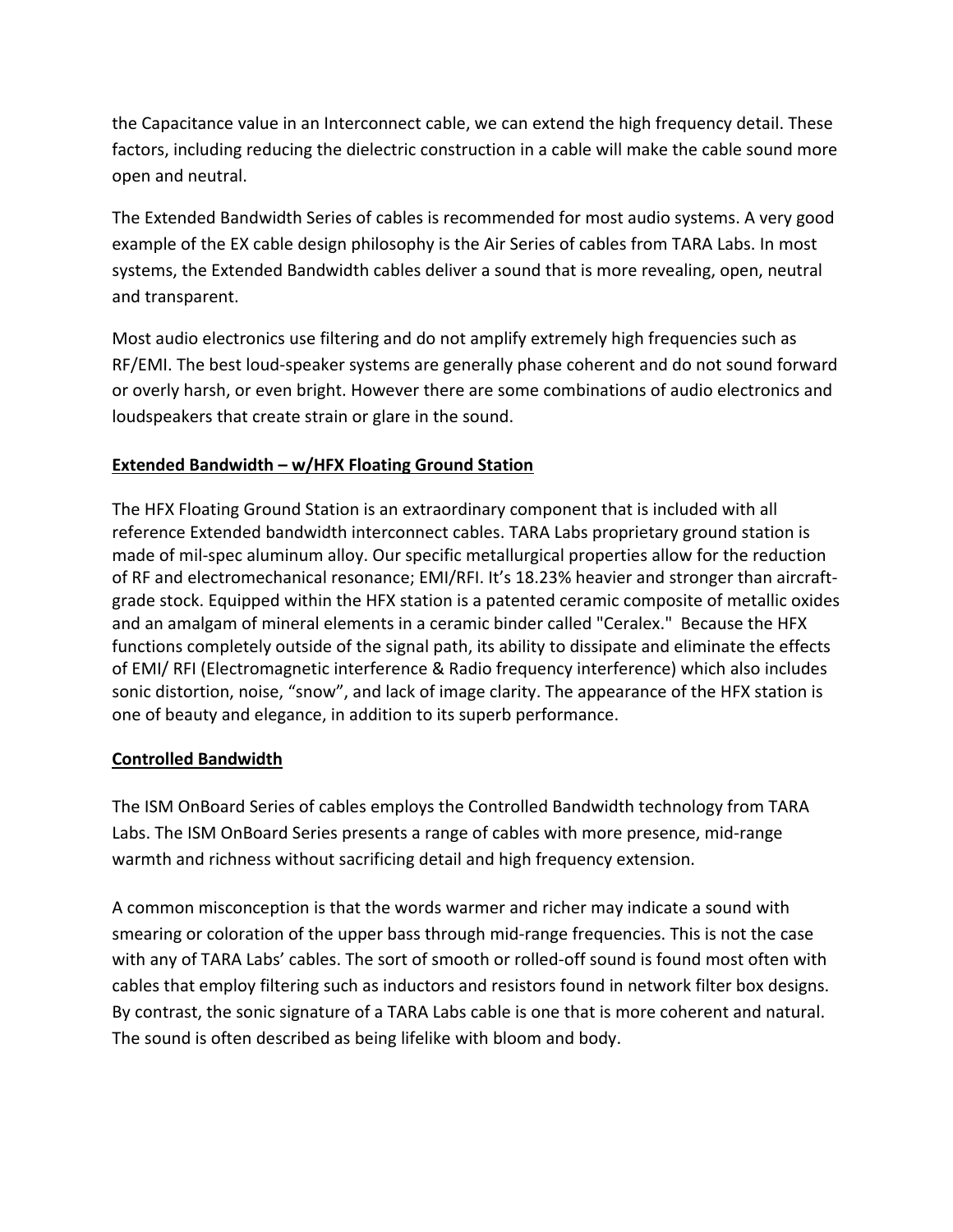The ISM OnBoard Series of cables is especially recommended for systems that have widebandwidth electronics (with limited filtering\*), or with systems that use loudspeakers that have a tonal balance that emphasizes the high frequencies. In general the ISM OnBoard Series (Controlled Bandwidth) is recommended for systems that are slightly etched sounding or overly detailed, perhaps with a sense of glare.

\*Higher frequencies in the RF bandwidth, or Electromagnetic Interference (EMI) can be picked up easily by longer lengths of interconnect cables, especially those with low Capacitance. Connecting this type of cable (especially single-ended) between high-powered solid state amplification can sometimes be a problem with components having limited filtering.

### **Controlled Bandwidth – Onboard Capsule**

The ISM OnBoard concept is unlike traditional shielding methods or filter networks. Even complex shielding methods still remain in proximity to the conductors, thereby distorting the audio signal. Filter networks in boxes at the ends of the cables often contain low quality resistors, inductors and capacitors to perform the filtering. These reduce RFI/EMI in the cable itself by being soldered in series and parallel between the signal conductors. This alters the integrity of the signal, in particular, the higher order harmonic structure of the music.

In the ISM OnBoard system, RFI/EMI is dissipated and absorbed within the OnBoard capsule. This function occurs in isolation from the signal conductors.

The signal path is not cut and fitted with additional components. The OnBoard capsule is effective in eliminating the noise of RFI/EMI without the attendant high-frequency anomalies of filter networks.

# **Speaker Cables - Extreme Audio Systems and Extreme performance cables with low inductance.**

At TARA Labs, the major design goal for our speaker cables is to continually evaluate and reevaluate both our design and technology in order to not only keep up with the current trends of new product introductions, but to try and improve the performance of our products that are being used with audio components of yester-year. And as with an ever increasing introduction of new components into the marketplace, we have found over and over again that not every cable or component have that perfect symbiotic relationship with each other.

As the loudspeaker cables carry much higher signal voltage and current into a non-linear impedance (the loudspeaker) the reactive load of the loudspeaker can be difficult for some